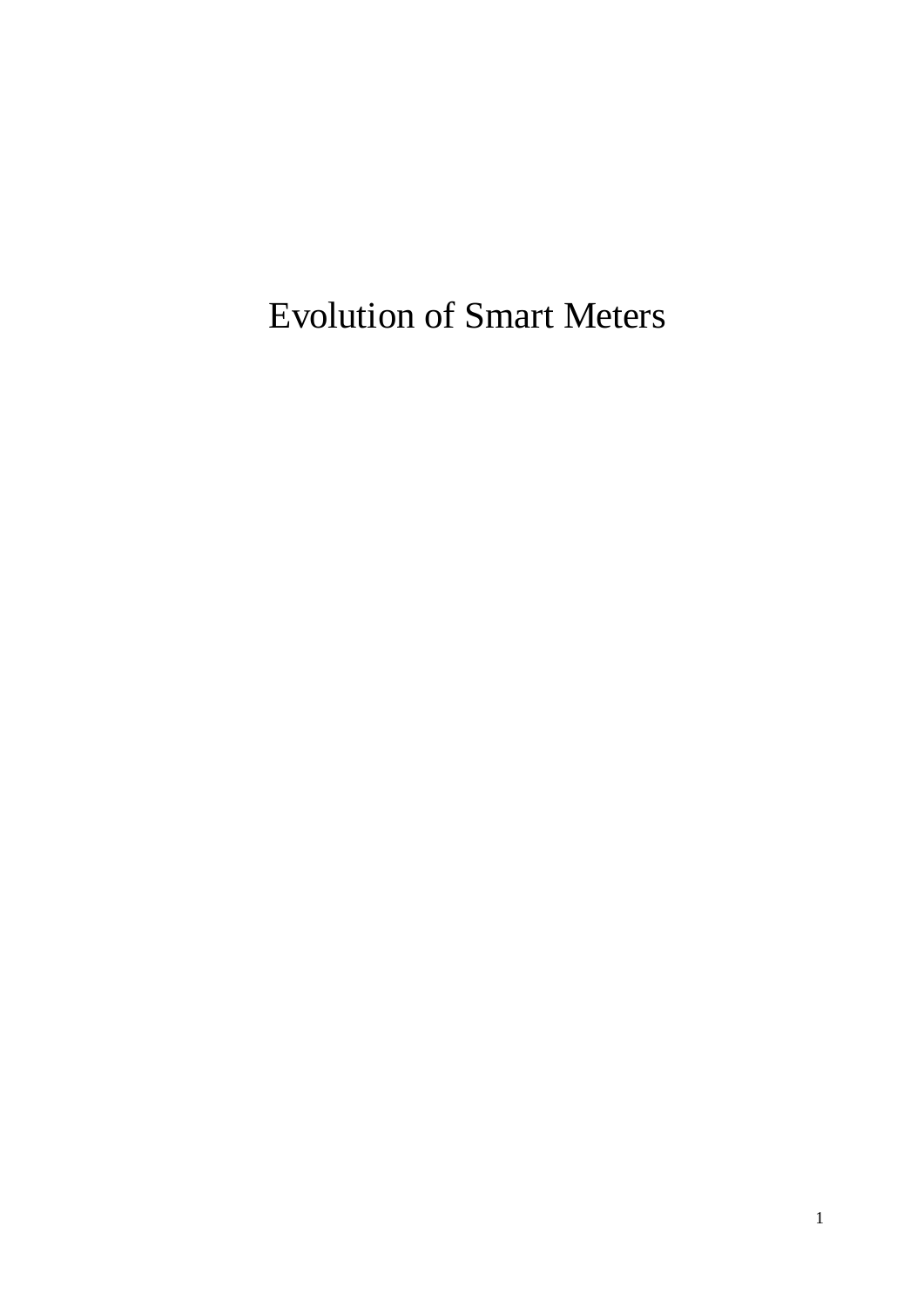# **2.1 History of Electricity Meters:**

The journey of Electricity meters is now over 140 years. It started with the advent of Electrolytic meters in 1881. It passed through various stages viz Electromechanical, Electronic & Static meters till the evolution of the Smart Meters.



utions of Meters

#### **2.1.1 Conventional Electromechanical Meters**:

Electromechanical meters were very common till few years back. They have a non-magnetic metallic disc attached to it internally which rotates proportional to the power passing through the meter. Since there is rotation of a disc involved, it is bound to consume some electrical energy itself to facilitate the rotations.

These Meters were used to measure only one quantity i.e. energy consumption in terms of : KWh. The Sole purpose of metering used to be recording of consumption for the purpose of consumer billing.

#### **Limitations of Electromechanical Meters**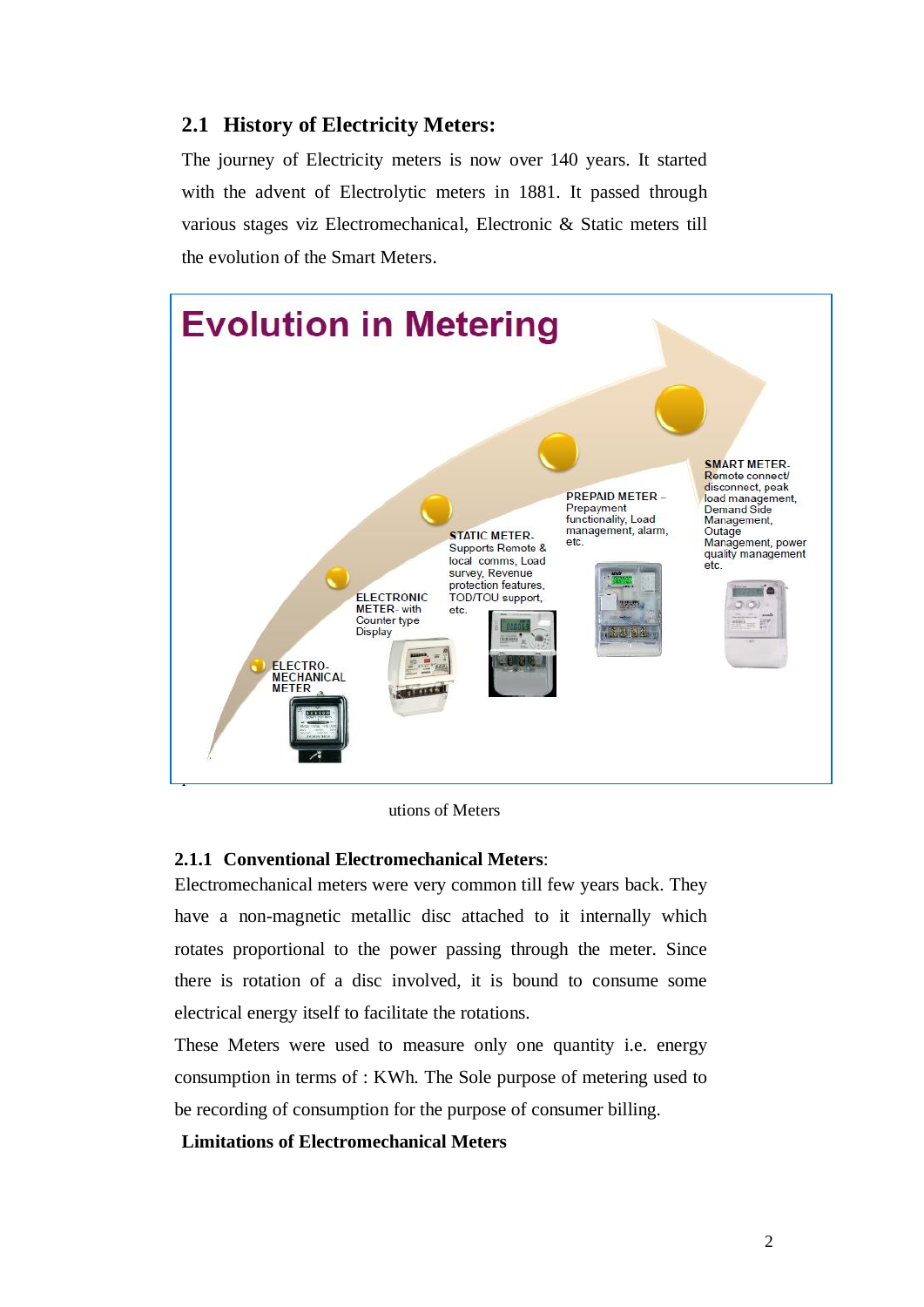It is not possible to get high accuracy through disk method. It is therefore mandatory to change the technology to get more accuracy.

 **Limited measurements:** As disk meters have only one dial so they only measure active or reactive power at a time. Moreover, they cannot measure Maximum Demand, instantaneous power, voltage, current or other important factors.



Figure 2.2 Electromechanical Meters

 **Highly prone to electricity theft:** These meters are easy to manipulate because meter reversing or disk blocking techniques are really easy to implement on it.

**Prone to wear & tear :** The mechanical parts are always prone to wear and tear which resulted in deterioration of their accuracy.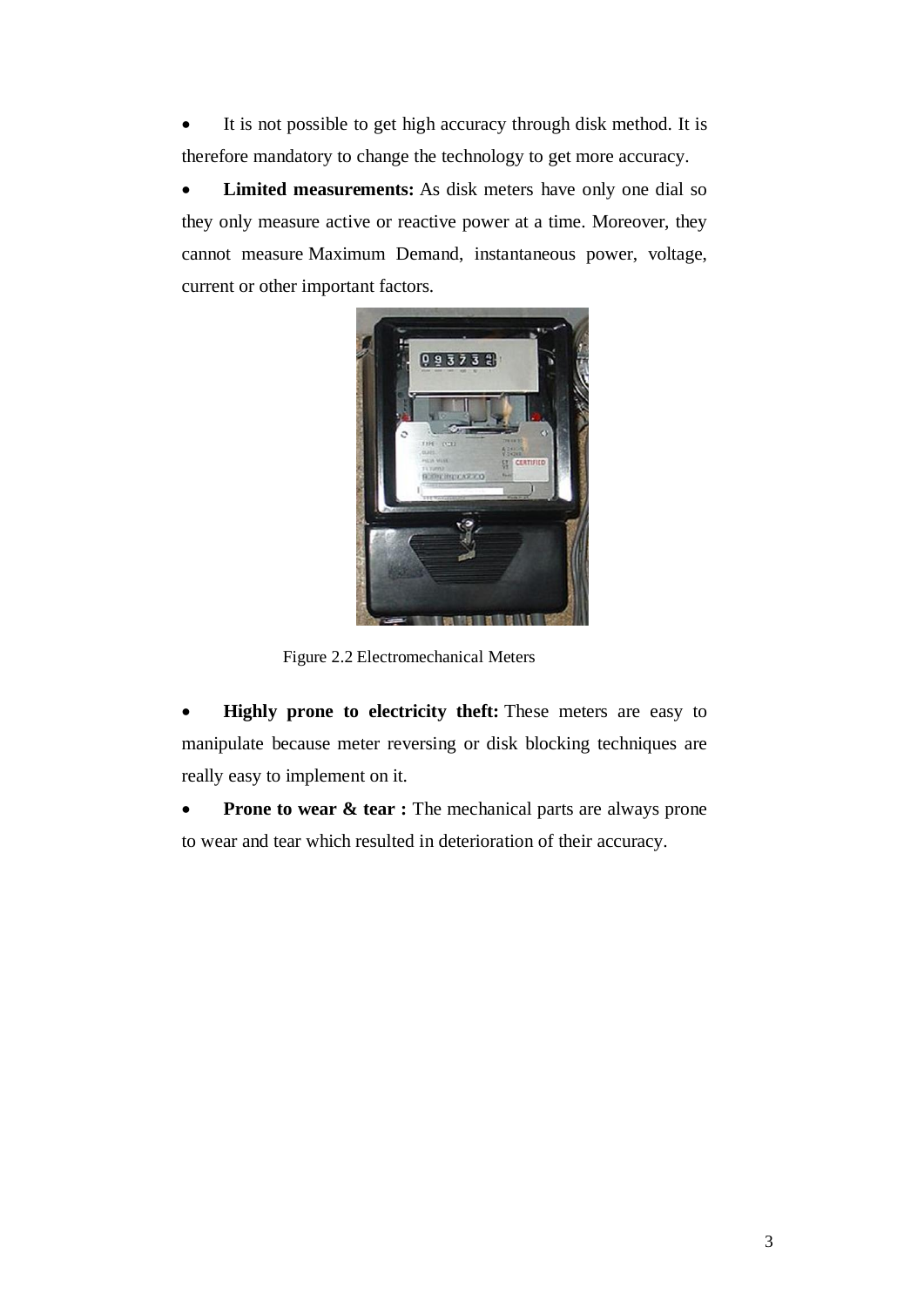

Figure 2.3 Electromechanical Meters **2.2 Evolution of Proprietary protocol based Static meters:**

To do away with the microprocessor based Static/ Electronic meters emerged in the market. They are data loggers & store-time stamped data. They store various other parameters in addition to consumption like Voltage, Current, Power Factor etc.

Since there was no defined protocol, the manufacturers of electronic meters used multiple data formats on proprietary protocols. Hence the Utilities had to buy and maintain separate Application Program Interface (API) software from each meter manufacture in order to make use of the data from different versions of meters.

The advent of static meters also resulted in changes in the method of meter data collection. The reading used to be taken manually, downloaded into a hand held device or transferred through a communication media to a Central location.

In addition third party handheld readers and remote metering systems have to be updated for every new meter type/ version added to the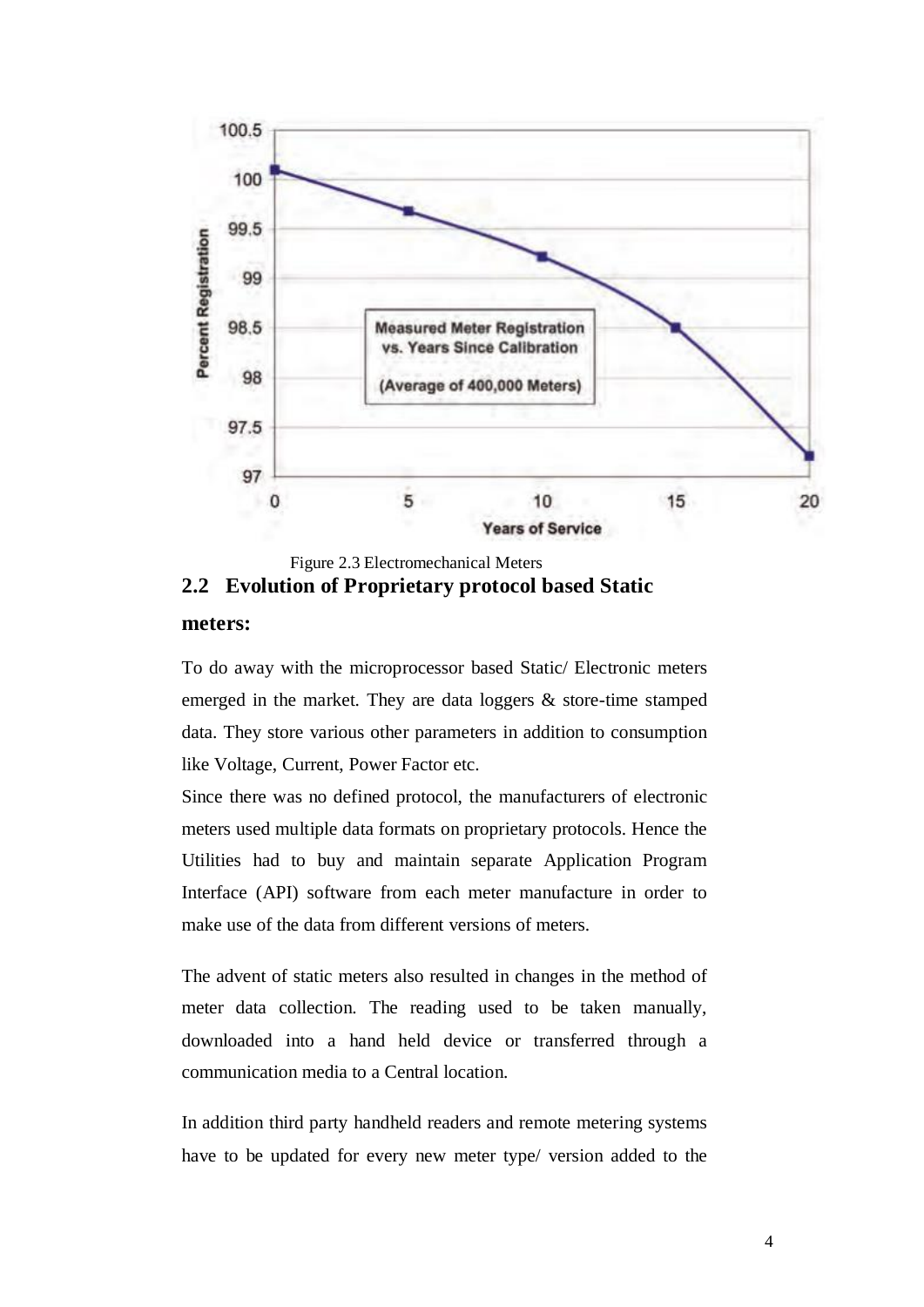utility system. *The proprietary protocols results in dependence of the DISCOMs on the vendors of meters as the APIs are needed for integration of metering information with the IT infrastructure. This resulted in focus on the development of open protocol. To ameliorate the difficulty in dealing with a number of proprietary protocols and to ensure inter-operability of different makes/types of meters, open protocols have been evolved and standardized by American National Standards Institute (ANSI) and International Electro-technical Commission (IEC).*

## **2.3 Evolution of DLMS/COSEM (Open) Protocol.**

- It is a protocol standard for Metering data.
- It is adoptable for all Energy Utilities Electricity / Water / Gas.
- Unique codes for parameters (Objects) Standardized 3-layer architecture:
	- 1. **COSEM –** Companion Standard For Energy Metering : Association, Request/Response handling
	- 2. **HDLC**  Addressing, Data integrity and verification, Flow Control, Sequencing
	- 3. **Physical Layer** Communication services

#### **Meters Type:**

Category A: Energy Accounting & Audit Metering

Category B: Boundary Metering

Category C: Consumer Metering [HT (PT/CT) & LT(CT)]

## **The specification consists of the following parts:**

- 1. IEC-62056-21: Direct Local Data Exchange
- 2. IEC-62056-42: Physical Layer
- 3. IEC-62056-46: Data Link Layer using HDLC
- 4. IEC-62056-53: COSEM Application Layer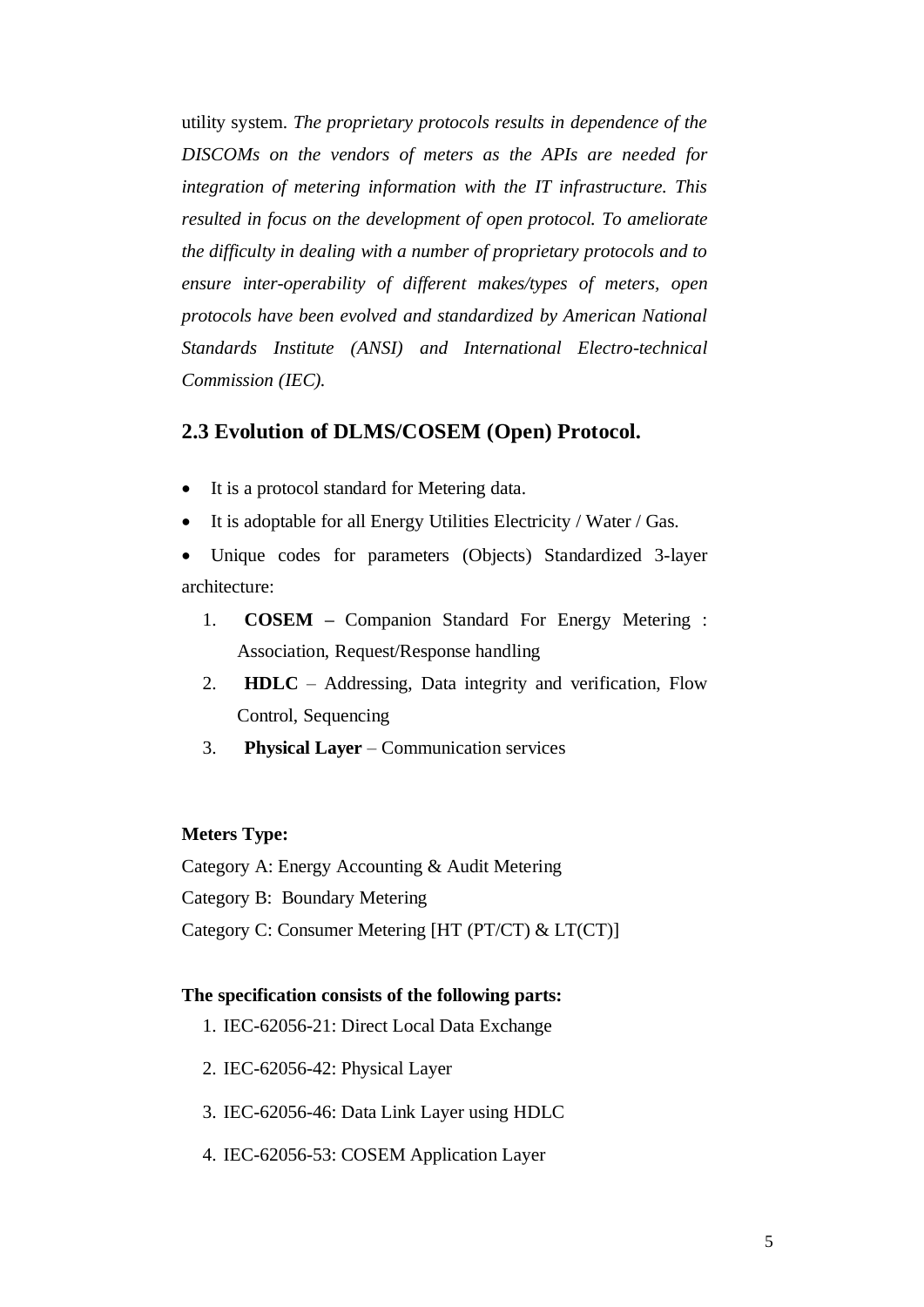- 5. IEC-62056-61: Object Identification System (OBIS)
- 6. IEC-62056-62: Interface Classes
- 7. IEC-62056-47:COSEM Transport Layers for IPv4 Networks

#### **Parameters Types**

- 1. Instantaneous Parameters
- 2. Block Profile / Load Survey Parameters.
- 3. Daily Profile Parameters.
- 4. Parameters for accounting / billing.
- 5. General Purpose quantities: Name Plate Details.
- 6. Programmable Parameters: Event Conditions

#### **Profile generic or Load Survey**

- 1. Data storage  $= 45$  days for 30 min capture time
- 2. Data storage  $= 22$  days for 15 min capture time
- 3. Block period (15 / 30 min) programmable by utility.
- 4. The parameters are the average values stored at the end of that time block.
- 5. Energy entries are actual energy consumption during that time block.
- 6. These parameters can also be read at any instant of time by the host/ CMRI
- 7. The other required daily accounting parameters can be computed at the host end

## **2.4 Evolution of Smart Meters:**

Smart Meters are defined to be those which have bidirectional communication provision and have disconnection facility. The specifications of Smart meters are defined in IS15959.

Smart meter records consumption of electric energy and communicates the information to the electricity supplier for monitoring and billing. Smart meters typically record energy hourly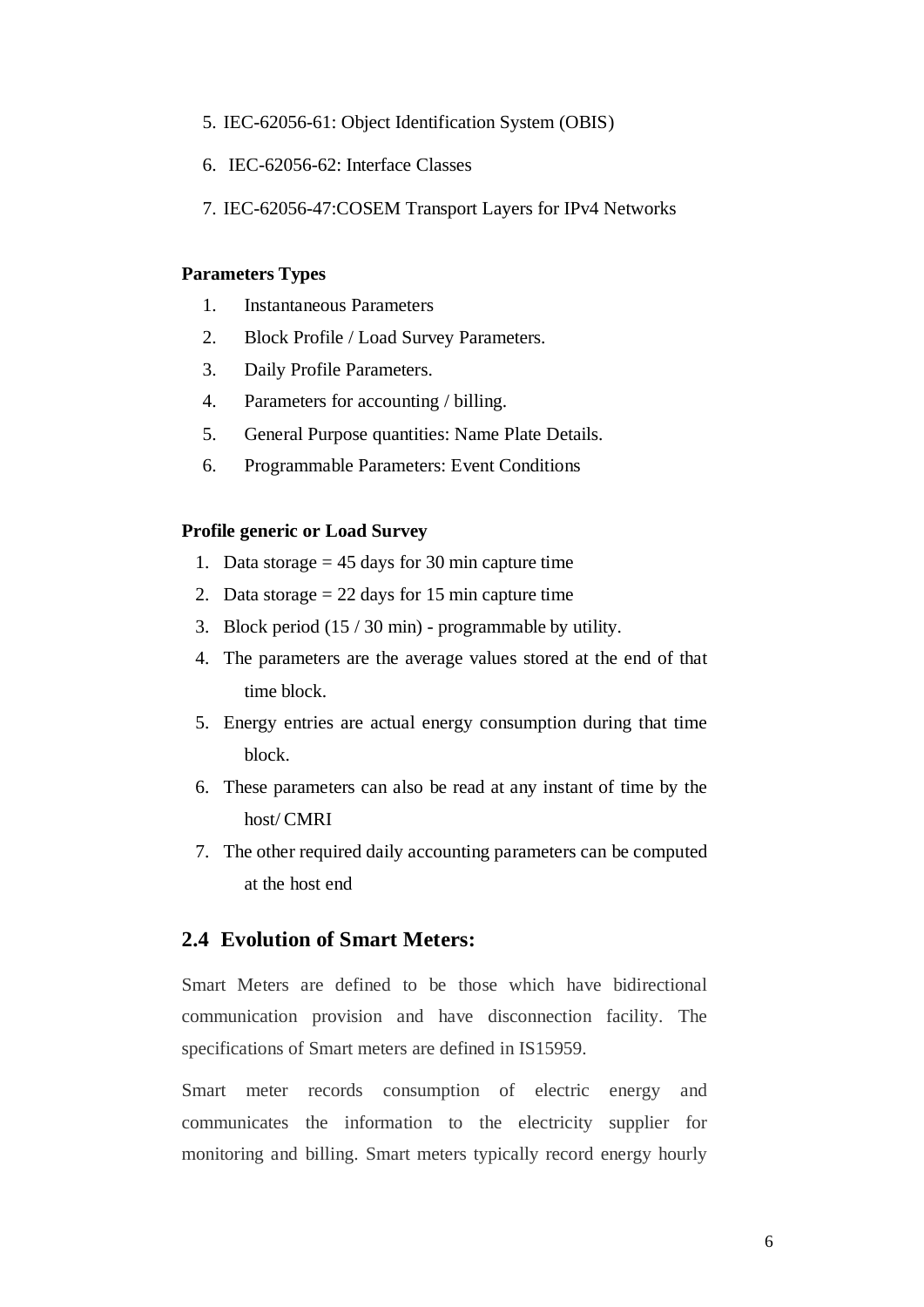or more frequently, and report at least daily. Smart meters enable twoway communication between the meter and the central system. Such an advanced metering infrastructure (AMI) differs from automatic meter reading (AMR) in that it enables two-way communication between the meter and the supplier.

Communications from the meter to the network may be wireless, or via fixed wired connections such as power line carrier (PLC). Wireless communication options in common use include cellular communications (which can be expensive), Wi-Fi (readily available), wireless ad hoc networks over Wi-Fi, wireless mesh networks, low power long range wireless (LORA), ZigBee (low power low data rate wireless), and Wi-SUN (Smart Utility Networks).

## **Benefits of Smart Meters**

## **1. From Utilities Point of view:**

- Eliminates manual monthly meter readings
- Help in remote disconnection of defaulter consumers
- Makes it possible to use power resources more efficiently
- Provides real-time data that is useful for balancing electric loads while reducing power outages.
- Enables dynamic pricing, which raises or lowers the cost of electricity based on demand
- Helps to demand and supply.

## **2. From Consumers Point of view:**

- Far more informed of the energy usage.
- Enable consumers to adjust their usage in order to lower the electricity bills.
- Reduces the number of blackouts and system-wide electricity failures.

## **3.**

## **Smart Meters & its protocol**.

Smart Meters are based on IS 16444 Protocol.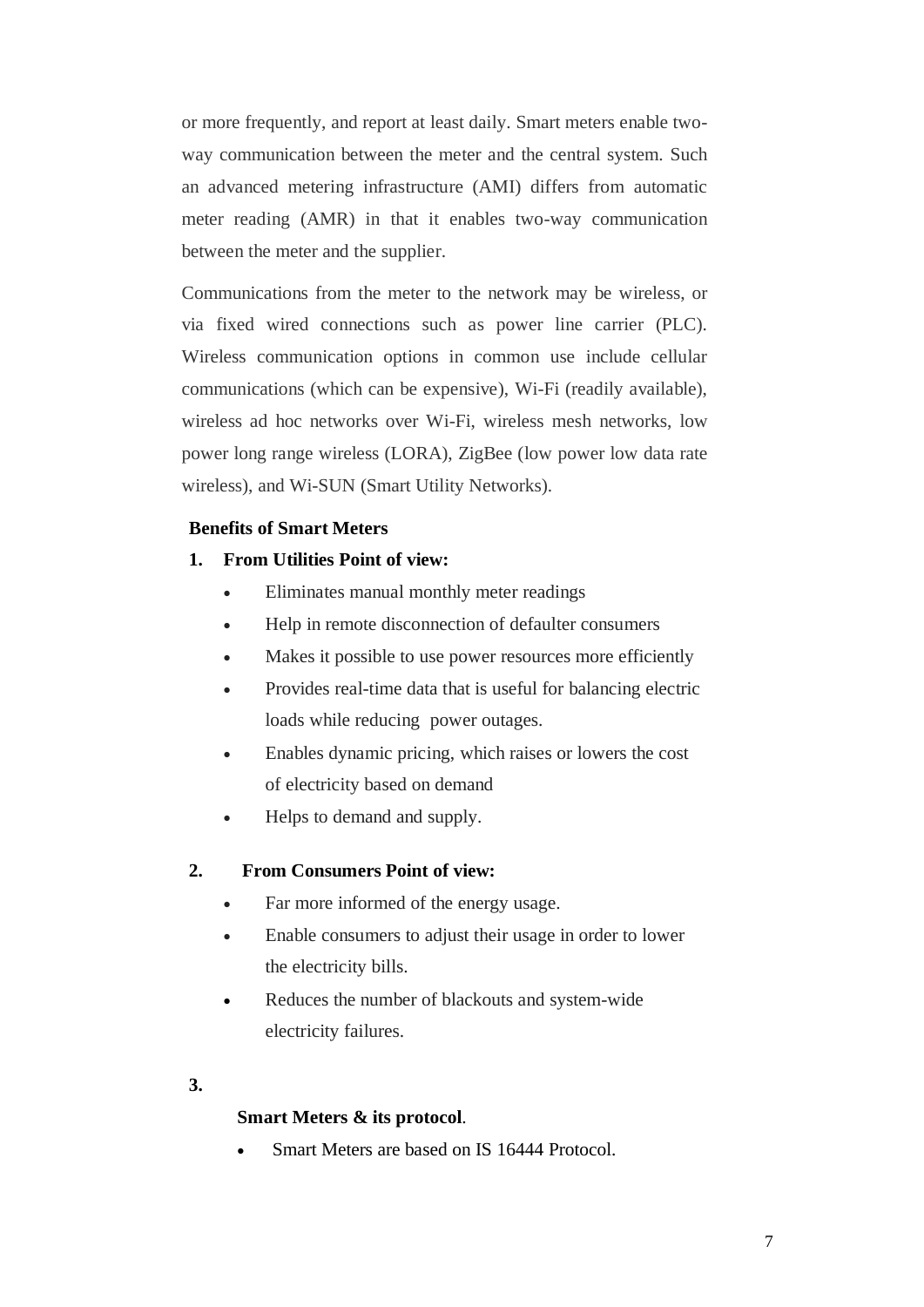The details of the specifications of Smart Meters are annexed as under Annexure 1: Single Phase Meters. Annexure 2: Three Phase Meters Annexure 3: Three Phase CT Operated Meter

# **2.5 AMI Architecture :**

Advanced metering infrastructure (AMI) is the architecture for automated, two-way communication between the utility's control centre and the smart meter at customers' premise.

The main objective of AMI is to enable two way communications between smart energy meter and Head End System(HES) to enable remote reading, monitoring & control of electrical energy meters (consumer, feeder, DT meters etc.) to serve as repository of record for all raw, validated and edited data.

For AMI various architectures can be employed, the most common being one having data concentrators that collect data from groups of meters and transmit that data to a central server via a backhaul channel.



Figure 2.4: A typical Advanced Metering Infrastructure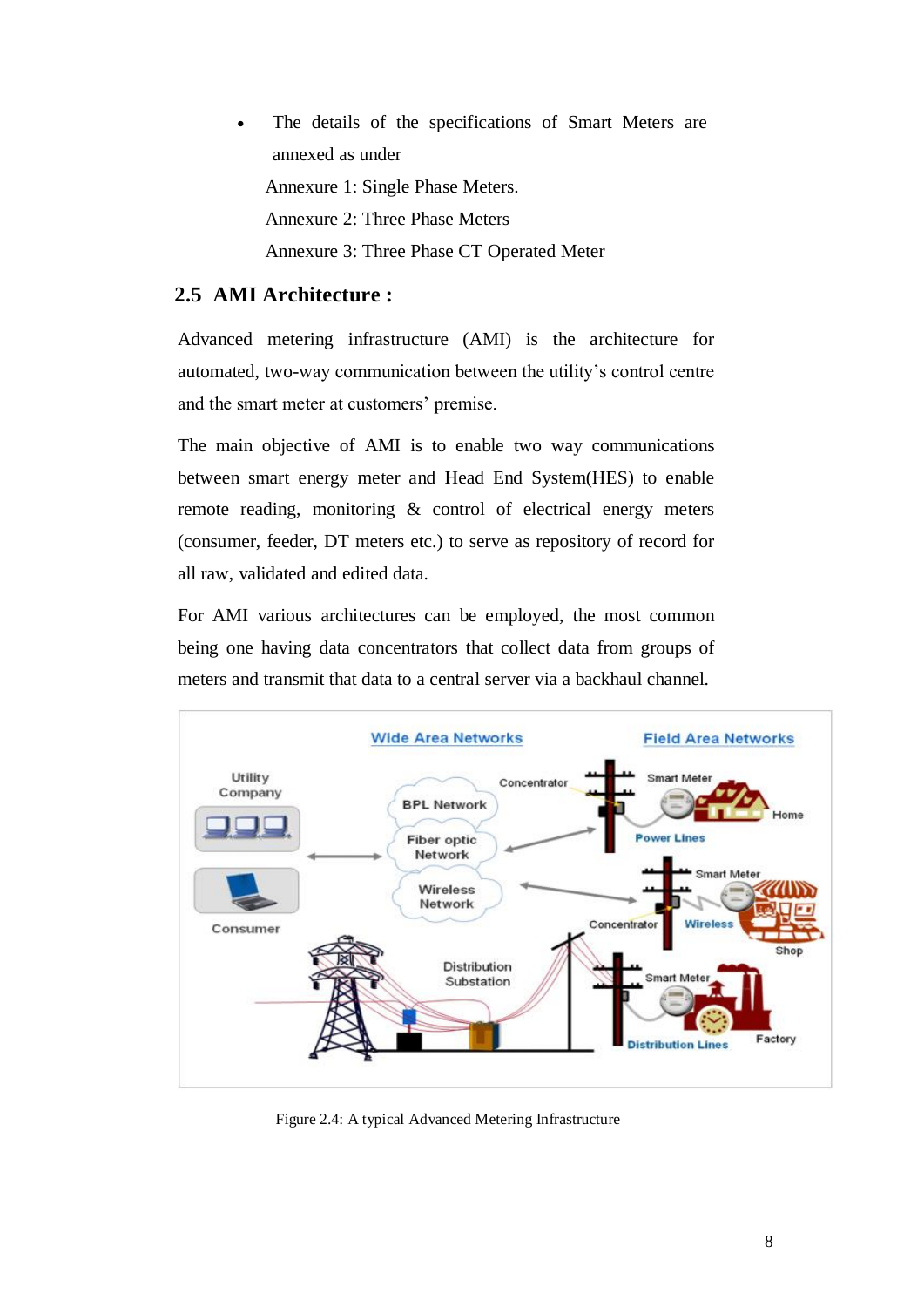

#### **AMI architecture has two variants as shown in figure below:**

Figure 2.5: AMI architecture's variants

## **Key Components of AMI:**

- Home area networks
- Smart Meters